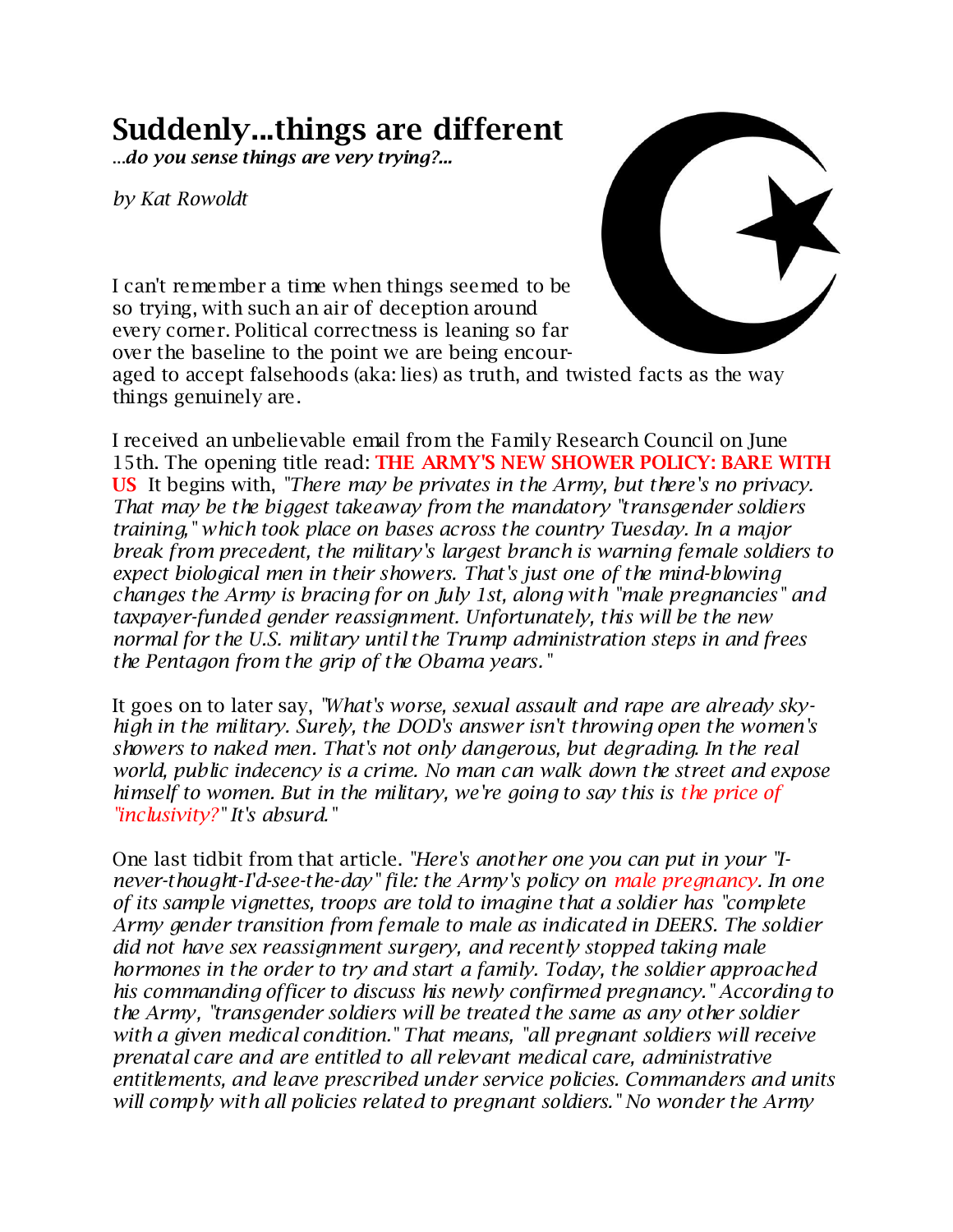*and Marine Corps have asked for a two-year delay on implementing the guidance. They'll need that time to add paternity wards!*

[Article segments from the Family Research Council (above) written by: Tony Perkins with the aid of FRC senior writers.]

In addition to this news, San Angeloans learned last week that we would have a mosque opening on Goodfellow Air Force Base. The formal ribbon cutting was this past Friday. Initially the media was welcome, but due to some push back they received from the community, the base decided to close it to the media. The San Angelo Standard Times actually published that the event was closed, as in private, probably by invitation only.

Not getting the word as to the change, I had planned to attend and was joined by three friends who were interested in going as well. When we learned it was now "closed," one of them called the base. No, the base information office stated, it was open to active and retired military, their families and guests. So off we went.

What a beautiful new chapel the base has on its site. It is shared by Catholics, Christians, Jews, Mormons and now Muslims. We were briskly shown the way back to where the ribbon cutting ceremony was going to be. I was wearing my Christian Reporter News press badge, since I wanted to be upfront in my purpose for being there. When we got to the room where they were meeting, we noticed that the base had its camera set up to record the event. One of my friends asked where I could set up. At first reaction, we were told anywhere I would like. Then another said, "No, let me check on that."

After several phone calls and with some kid-glove handling, I was informed that the decision had been made to not allow any media at the event since the entire press corps had not be invited. Since I had identified myself as press, I was escorted out of the meeting room by Colonel Jeffrey A Sorrell, the 17th Wing Vice Commander, and taken to another part of the building where I could wait for the others who were with me. They were being allowed to attend, but not me.

I was okay with the decision and arrangement. I was more interested in getting the reactions of others than I was in experiencing a call to prayer and whatever information they might share. It turned out that my three friends were the only non-active duty people to attend. There were only maybe a dozen more people there for the big event.

When the ceremony began, I could hear the traditional sound mosques ring out to call people to prayer. It was rather eerie knowing that this time it wasn't on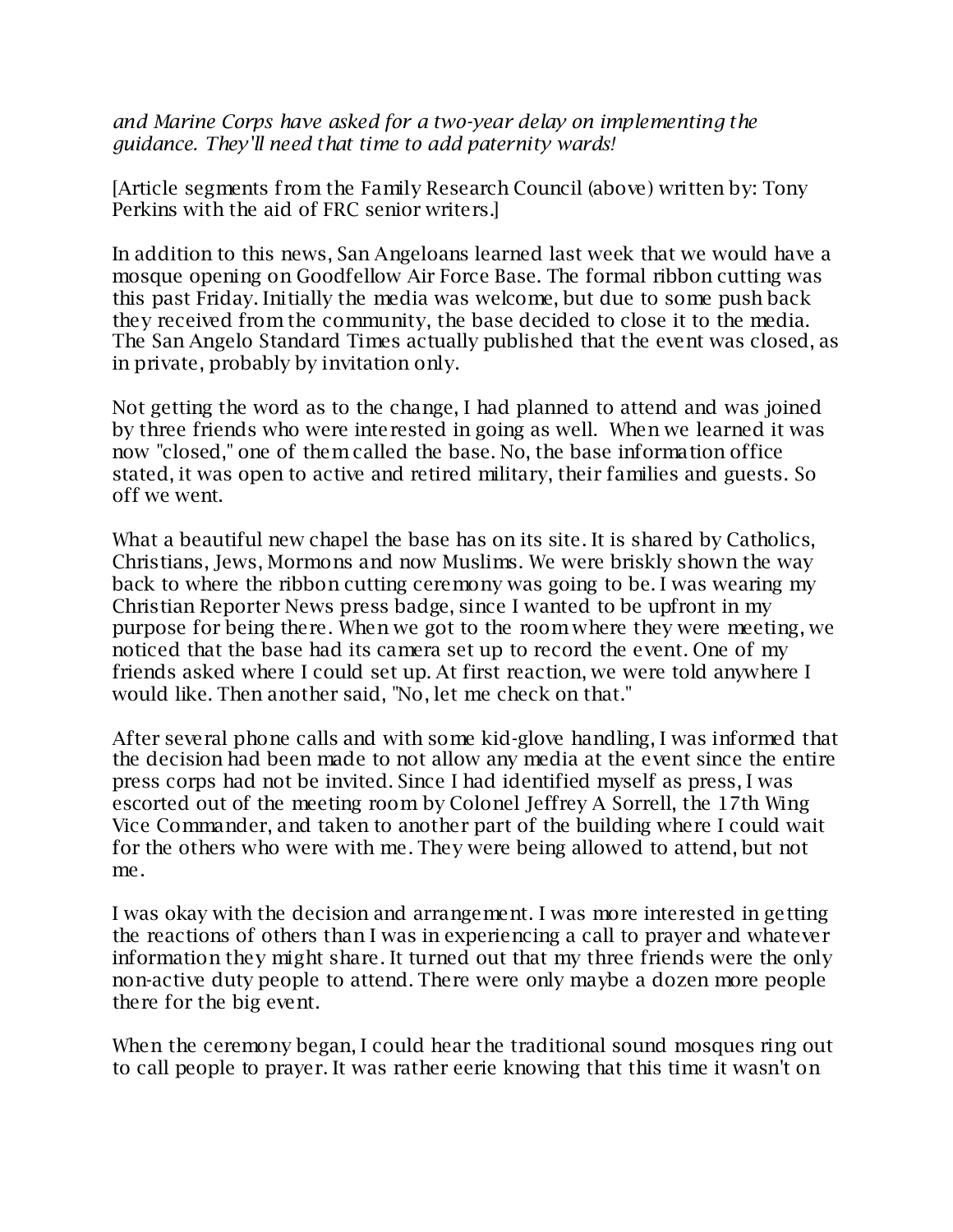television or video. Beyond that moment, I could hear nothing else from the event. I entertained myself with my cell phone, today's means of passing time.

When my friends returned from their enlightening experience, they had lots to share. We decided to do lunch so I could get their impression of this special ribbon cutting while it was still fresh in their minds.

Driving to the restaurant, Col. Ken Casper (ret.), my escort, began sharing a few of the points the imam had to say. He found it most interesting to learn that Adam built the very first mosque. I had not heard this information before either. Apparently that mosque was destroyed in the great flood, where "The Noah" had to build the ark. Yes, he referred to Noah of our Bible as The Noah.

We all met for lunch and the conversation was full speed ahead. Each of the men were eager to share their impressions and thoughts. Dining with me were, Bill Bogner, former fire fighter from California (who enjoyed our quick windshield tour of the base and fire school), Major Terrence Giroux (ret.), and Col. Ken Casper (ret.). Giroux is former International Military Student Officer who worked with a full range of students from across the world while serving at Goodfellow.

While the men didn't quite catch the spelling of the imam's name, something along the lines of Atajamow, they each recalled that he was from Uzbekistan and how very young he looked. They were surprised at his young age, as they expected a much older man to be an imam.

I asked my three cohorts how it felt to be in the room when the call to prayer sounded. Giroux quickly responded that it brought to mind Obama's comment "the call to prayer is the most beautiful sound he had ever heard." Giroux then noted the Colonel's demeanor when he realized I was "Press." He had been so welcoming and pleased to see civilians coming to attend the event. Giroux wondered what was happening when he "saw Colonel Sorrell escort me out of the room."

Apparently, the event consisted of the formal ribbon cutting, then an introduction to Islam via a slide show, and finally a peek into the prayer room. It was during this presentation they learned not only Adam built the first mosque, but Ismael helped Abraham build the second. The imam then showed slides of the three most important mosques in all Islam, in Medina, Mecca, and Jerusalem, and were encouraged to visit them one day.

The imam shared with the audience that the room they were in was selected because, like all prayer rooms/mosques it faces Mecca. Giroux reported they were being told it is "just a room, dedicated for prayer." He found it interesting they were trying to step back from using the word mosque after the pushback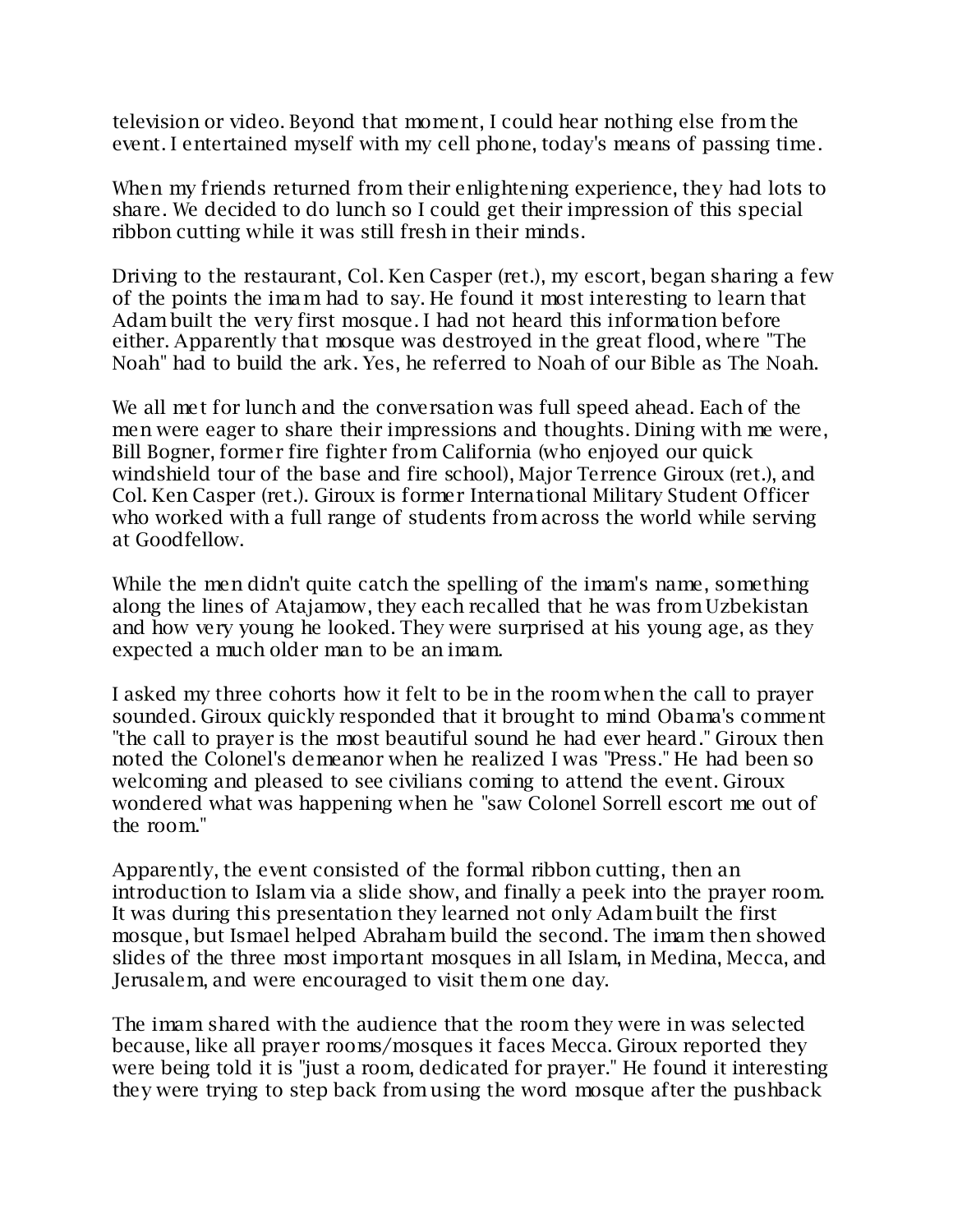they received locally, now calling it simply a room, a gathering place for community functions, and jurisprudence counseling. Hmmm... I believe jurisprudence counseling may fall under Sharia law.

I asked each of them what their thoughts were about what they had experienced. Each of these men are Christian, one Catholic, and one raised Catholic.

Bogner, without hesitation, but with great firmness, stated, "I felt like he was lying to me. He didn't look anyone in the eye. Usually a speaker locates someone in the room that he can make eye contact with, and he didn't do that. I believe people do that defensively because they actually have an agenda other than what's being spoken at that moment. I noticed him sizing up the room seemingly happy in the fact there was such a small audience which keep questions and rebuttals to a minimum." I could sense that Bogner was still bothered by the whole experience.

Giroux said, "Being associated with the base both as active duty and as civilian, as a former International Military Student Officer for fourteen years, I realized that this may open up a can of worms. I say that because Goodfellow IMSs (International Military Students) have US military ID cards. This will allow each student to bring a civilian guest on base. I envision seeing our Muslim students inviting Muslims from the civilian community onto the base. Once that starts, you lose control of who is entering your base."

Casper, after some serious thought, added, "I seriously doubt anyone in the room but the imam and perhaps his assistant, understood the meaning of the words that were being used, like jurisprudence instead of Sharia law. Under the cloak of religion, Islam is infiltrating our most sacred institutions: education, law, government agencies and the military.

I asked my lunch companions if there were any other Muslims present. Only one: an NCO who appeared to be a part of the chapel staff.

I appreciate these gentlemen taking time out of their busy lives to witness the dedication of the mosque in San Angelo. Who would ever have expected it to be on Goodfellow AFB, where they conduct intelligence training for the Army, Air Force, Navy and Marines, as well as fire training? I am also grateful that two of the three served at Goodfellow and understand the mission of the base. They attended this historic event with great concern, and it was with even more concern that they shared their views.

I asked Giroux why would we need a mosque on our base since we do not seem to have a large Muslim population. We are now one of only four bases in the